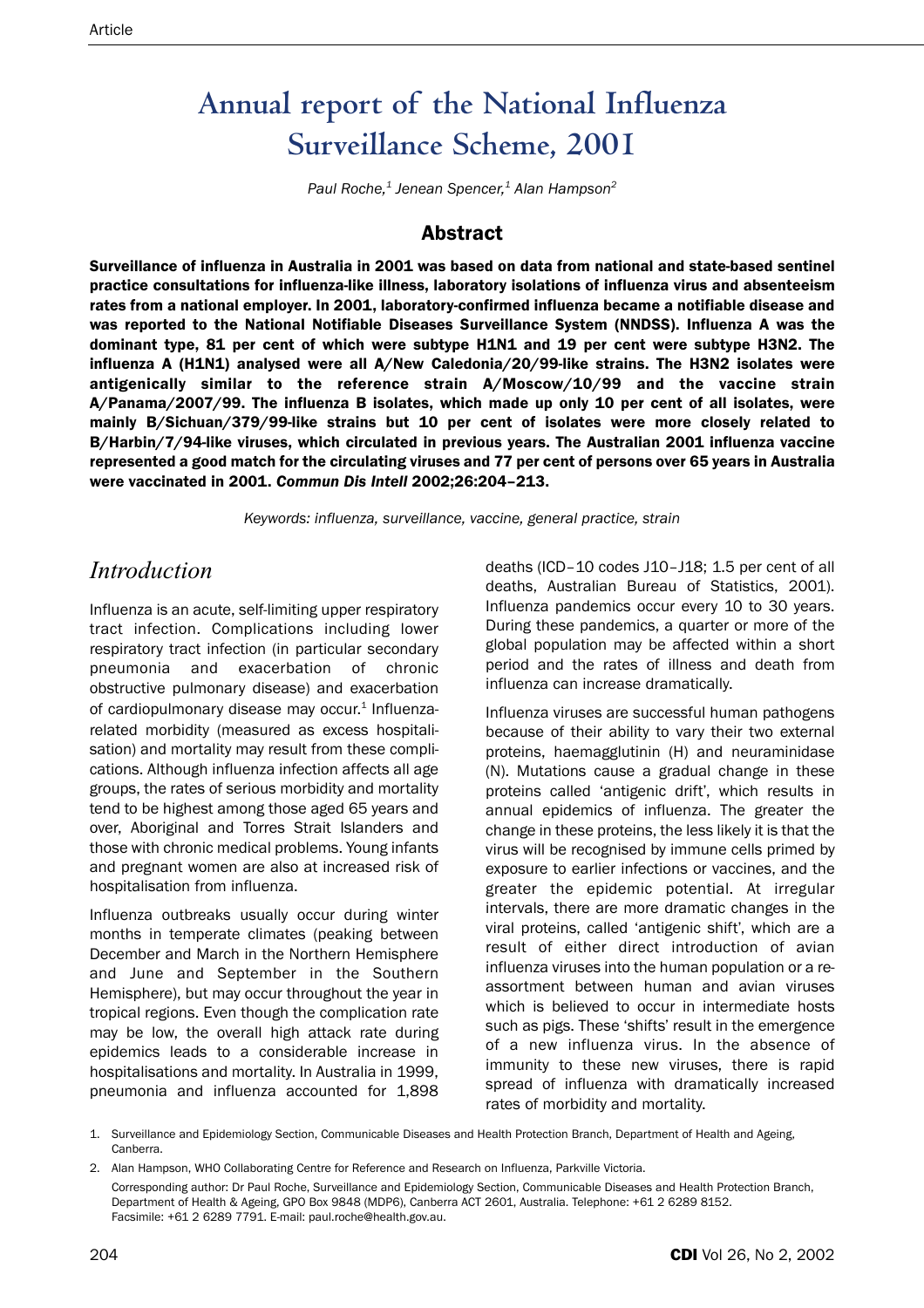After the pandemic of 1918 the H1N1 virus circulated widely in the human population until 1957. The Asian and Hong Kong pandemics in 1957 and 1968 introduced the H2N2 and H3N2 subtypes respectively, in each case replacing the previously circulating subtype of influenza A. There have been no major 'antigenic shifts' causing pandemics of influenza since 1968, however, the H1N1 subtype reappeared in the human population in 1977 and did not replace the H3N2 subtype. Since 1977, influenza A (H1N1), A (H3N2) and influenza B viruses have co-circulated and have been widespread globally, varying in frequency temporally and geographically.2

The formulation of influenza vaccines for use in Australia is determined annually by the Australian Influenza Vaccine Committee after review of the viruses circulating locally and internationally and after consideration of the World Health Organization (WHO) recommendations made in September. Influenza vaccination is provided free to non-Indigenous Australians aged 65 years and above and Indigenous Australians aged 50 years and above and is recommended for individuals with a range of underlying risk conditions, for pregnant women and for individuals who may transmit influenza to those with risk conditions.<sup>3</sup>

An effective national surveillance system is an essential component of a program for the control of influenza. Influenza surveillance is a mix of laboratory reporting of isolates and clinical diagnosis of influenza-like illness in sentinel practice schemes. Influenza surveillance aims to ensure the provision of timely information to public health departments, health care providers and the general public about levels of influenza activity and circulating strains. The major objectives of such surveillance include:

- (i) early detection of epidemics to enable the implementation of public health measures such as vaccination of the 'at risk' groups, control campaigns and provision of clinical services;
- (ii) characterisation of the nature of the epidemic;
- (iii) isolation and antigenic characterisation of circulating influenza viruses to assist in the formulation of the following season's vaccine; and
- (iv) evaluation of the impact of the epidemic and associated public health measures.

This annual influenza report provides a summary of the surveillance methods and data for 2001.

# *Surveillance methods*

Surveillance of influenza in Australia is based on six sets of data:

- 1. Notifications required by legislation to State and Territory health departments and nationally reported to the National Notifiable Diseases Surveillance System (NNDSS, from January 2001).
- 2. Laboratory diagnosis including virus isolation and serology by laboratories participating in the Laboratory Virology and Serology Reporting Scheme (LabVISE).
- 3. The WHO Collaborating Centre for Reference and Research on Influenza provides subtype data of influenza virus isolates forwarded by LabVISE laboratories.
- 4. Consultation rates for influenza-like illness diagnosed by sentinel general practitioners.
- 5. Absenteeism data of workers from a national employer.
- 6. Hospitalisation and mortality data.

### National Notifiable Diseases Surveillance System

The Communicable Diseases Network Australia (CDNA) brings together communicable disease epidemiologists in all Australian States and Territories.4 The CDNA has revised the list of diseases, to be notifiable across all jurisdictions. From January 2001, this included laboratoryconfirmed influenza for the first time. Because some States needed to make legislative changes to make influenza a notifiable disease, complete reporting for influenza was not available from all States and Territories and no data were received from Tasmania.

### Laboratory surveillance

The Laboratory Virology and Serology Reporting Scheme (LabVISE) is a national scheme of sentinel laboratories. In 2001, 16 laboratories contributed to this scheme, although not all provided reports each month. Laboratory reports of influenza are sent to LabVISE all year round. Although viral isolation remains the gold standard for influenza diagnosis and surveillance, most reports have relied on the detection of viral antigen and serological markers. Nucleic acid detection by the polymerase chain reaction (PCR) is now in use for diagnosis.<sup>2</sup>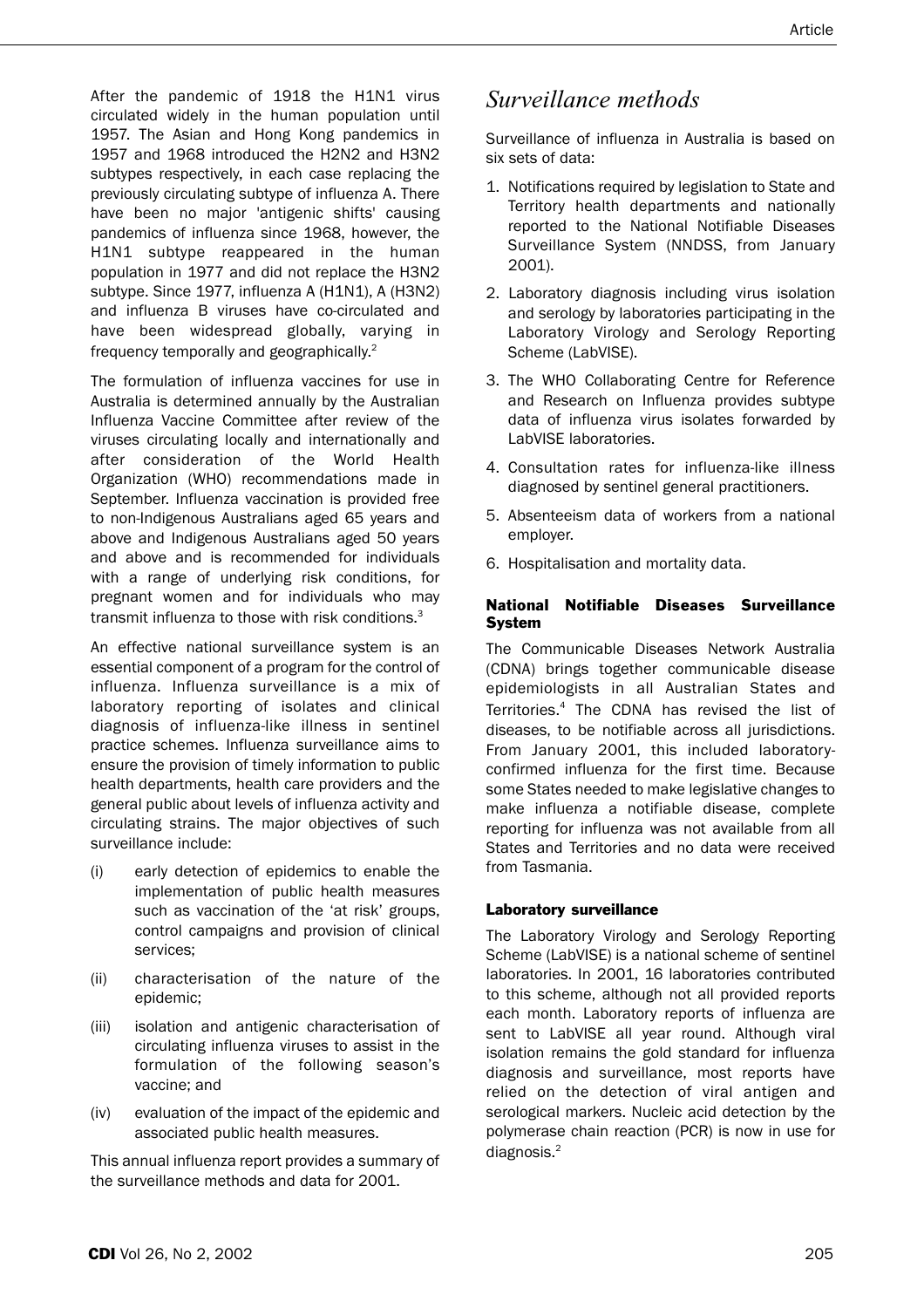## WHO Collaborating Centre for Reference and Research on Influenza

The WHO Collaborating Centre for Reference and Research on Influenza contributes reports on the subtypes and antigenic analysis of influenza viruses isolated throughout the year. This information is used to monitor the nature of influenza strains present in Australia and the rest of the world, to assess the suitability of the current vaccine (by measuring the degree of match between circulating strains and the current vaccine) and to determine the composition of vaccine for the following influenza season. Influenza viruses are named after the places where they were first identified. For example, A/Sydney/5/97 was first isolated in Sydney in 1997 and was influenza A isolate number 5 for that year.

The WHO Collaborating Centre for Reference and Research on Influenza conducts detailed antigenic analysis on all isolates received from Australian laboratories using conventional serological techniques. A geographically and temporally representative sample of isolates, together with any strains demonstrating uncharacteristic reactions during antigen characterisation were further analysed by genetic sequencing of the viral haemagglutinin antigen and, for a proportion of these, the neuraminidase antigen. Studies are also conducted with panels of pre-and-post vaccination human sera to determine the likely effectiveness of current vaccines against recently circulating viruses to provide data that assists in vaccine formulation decisions.

#### Sentinel general practitioner surveillance

Sentinel general practitioner surveillance schemes detect and record clinical diagnoses of influenzalike illness (ILI). The Australian Sentinel Practice Research Network (ASPREN) collects data at a national level. In addition, data are collected through the New South Wales Influenza Surveillance Scheme, the Victorian Influenza Surveillance Scheme, Western Australian sentinel general practices and the Northern Territory Tropical Influenza Surveillance Scheme.

Of sentinel general practices contributing to the ASPREN scheme, most are located in capital cities and larger regional centres, mostly on the east coast of Australia. In 2001, between 3,716 and 8,195 consultations were recorded each week. Participation is voluntary in all sentinel general practice surveillance systems, leading to variation in the number of contributors. In 2001, the number of contributing practices varied from 34 to 71 per reporting period.

The New South Wales Influenza Surveillance program collects clinical reports from New South Wales practitioners who are part of ASPREN and from three Area Health Services (AHS), two rural and one metropolitan (Southern AHS, North Sydney AHS and New England AHS). Reports were published weekly between 4 May and 28 September 2001. The total number of participating practices varied in 2001 from 6 to 37 and the number of consultations from 1,688 to 4,926 per week.

| <b>Program</b>                                                  | <b>Case definition</b>                                                                                                                                                                                         |  |  |  |  |
|-----------------------------------------------------------------|----------------------------------------------------------------------------------------------------------------------------------------------------------------------------------------------------------------|--|--|--|--|
| Victorian State program                                         | Fever, cough, fatigue                                                                                                                                                                                          |  |  |  |  |
| Western Australia State program                                 | Fever, cough, fatigue                                                                                                                                                                                          |  |  |  |  |
| New South Wales State program, Northern Territory<br>and ASPREN | Six of the following criteria with sudden onset (<12 hours<br>previously): cough, rigours or chills; fever; prostration and<br>weakness; myalgia; redness of mucous membranes;<br>influenza in close contacts. |  |  |  |  |

## Table 1. Case definitions of influenza like illness used in different sentinel practice schemes

(adapted from Watts and Kelly 2002 Commun Dis Intell 2002;26:8–12)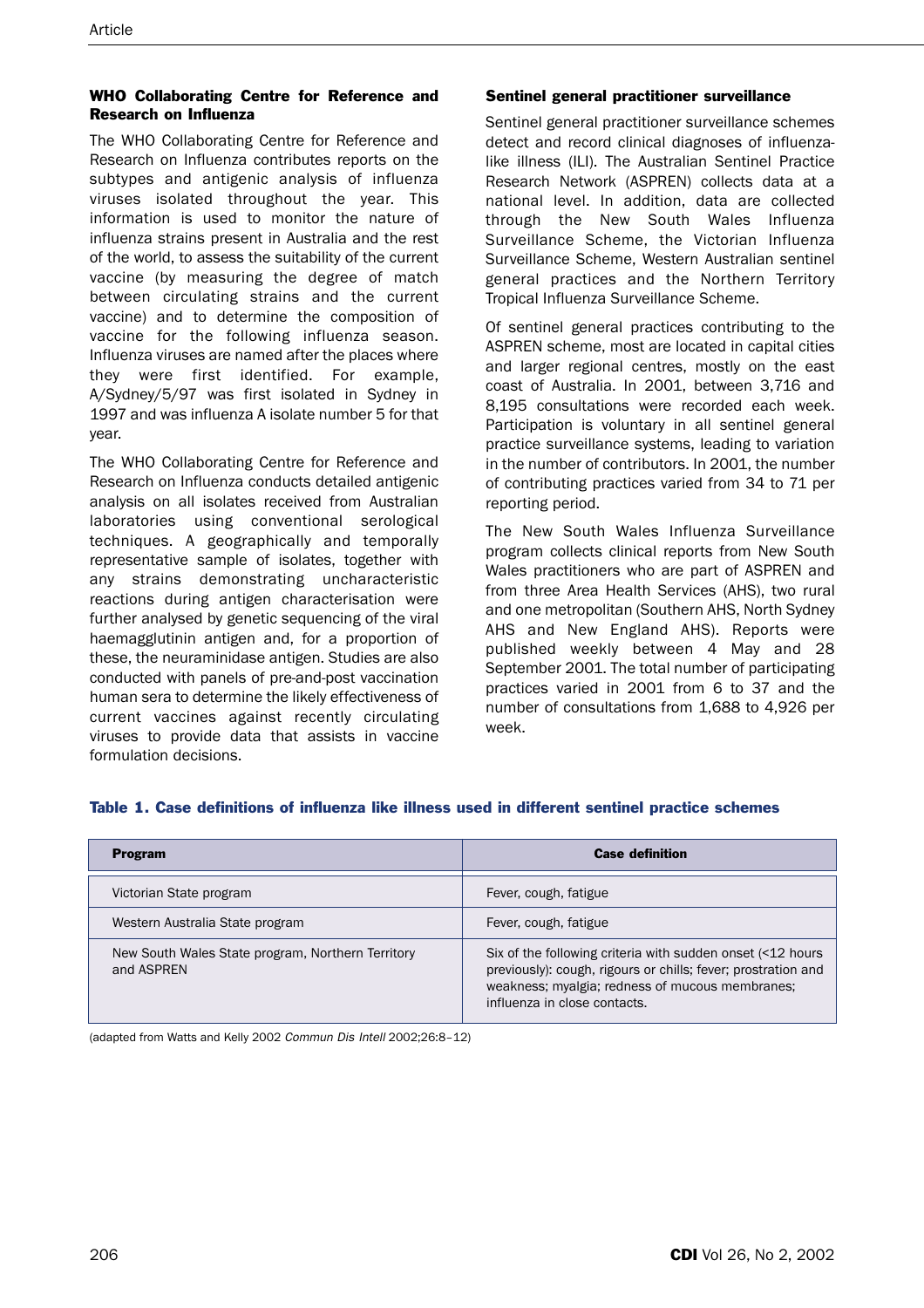#### Absenteeism surveillance

Australia Post, a major nationwide employer, provided sick leave absenteeism data during 2001 between March and September. Absenteeism was defined as an absence due to illness for at least 3 consecutive days. Absenteeism was reported as the rate per 100 employees and rates were calculated on a weekly basis.

#### Hospitalisation data

To assess the impact of influenza on hospitalisation, the Australian Institute of Health and Welfare (AIHW) provide data on hospital separations and average length of stay in public and private hospitals. Information was accessed by ICD–10AM code that classifies influenza under two categories: cases of influenza where the virus is identified (J10) and cases where the virus is not identified (J11).

# *Results*

The influenza surveillance data presented here are limited and should be interpreted with caution. Laboratory-confirmed influenza are a small proportion of all influenza cases in the year and consequently the estimation of the circulating strains is based on a small sample. Definitions of influenza-like-illness vary between sentinel practices (Table 1) which make comparisons of influenza incidence difficult. In addition, definitions of influenza-like illness have varied from year to year, so comparisons of data across years are complex.

#### National Notifiable Diseases Surveillance System

In 2001, 1,329 laboratory-confirmed cases of influenza were reported to the NNDSS. As noted above, not all jurisdictions submitted reports and the totals for some jurisdictions might represent less than 12 months data. The data collected are shown by jurisdiction in Table 2, along with the month from which influenza notifications commenced.

#### Table 2. Notifications of influenza to the National Notifiable Diseases Surveillance System, Australia, 1 January to 31 December 2001, by date of onset

|                                                       | <b>ACT</b> | <b>NSW</b> | <b>NT</b> | Qld  | <b>SA</b> | <b>Tas</b>                   | <b>Vic</b> | <b>WA</b> | <b>Total</b> |
|-------------------------------------------------------|------------|------------|-----------|------|-----------|------------------------------|------------|-----------|--------------|
| <b>Notifications</b>                                  | 15         | 282        | 95        | 392  | 135       | <b>NDR</b>                   | 174        | 236       | 1,329        |
| Month when<br>influenza<br>notifications<br>commenced | January    | January    | February  | July | January   | Did not<br>report<br>in 2001 | July       | January   |              |

NDR: No data received. Updated as at 6 February 2002.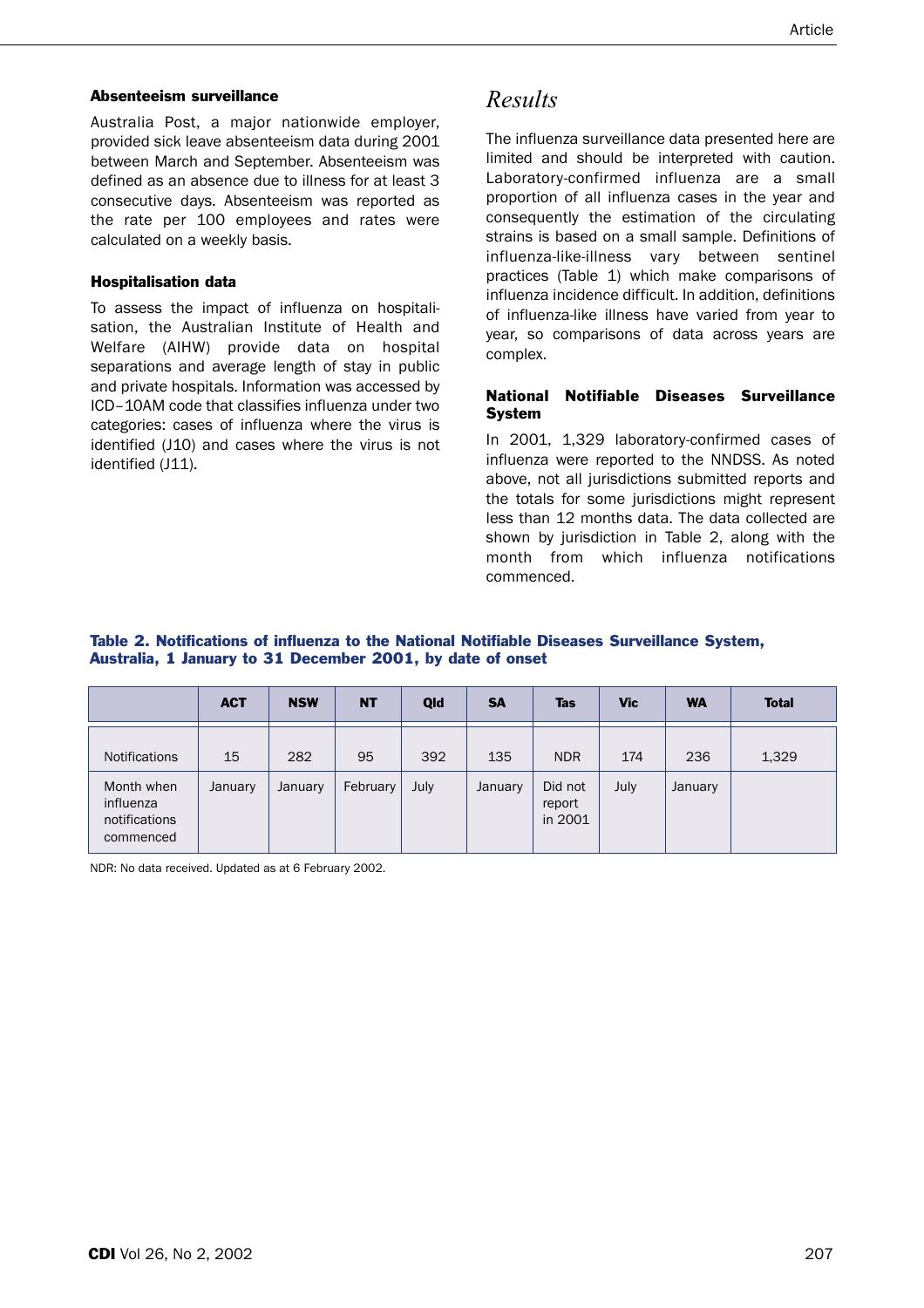The notifications to NNDSS by month of report are shown in Figure 1. Notifications showed a peak in August (429 notifications) and September (420 notifications).

# Figure 1. Notifications of laboratory-confirmed influenza, Australia, 2001, by month of report



The breakdown of laboratory-confirmed influenza cases to NNDSS by age and sex is shown in Figure 2. The overall male to female ratio for influenza in 2001 was 1.1:1. The age specific rates were highest among infants and children aged less than 5 years (32.1 cases per 100,000 population), 5 to 9 year olds (11.6 cases per 100,000 population) and among 80 to 84 year olds (7.9 cases per 100,000 population).

### Laboratory surveillance

In 2001, a total of 1,076 laboratory diagnoses of influenza were made in participating laboratories of the LabVISE scheme. There were 869 reports of influenza A and 208 reports of influenza B, giving a ratio of influenza A to B of 4.2:1. This compared with 1,916 influenza reports to LabVISE in 2000, when the ratio of influenza A to B was 2.5:1. Total influenza reports showed a low level of activity until week 28 (15 July) when there was an increase in reports to approximately 35 per week, followed by a major peak of 64 reports per week in week 32 (12 August), then a decline to baseline (14 reports per week) by week 45 (11 November, Figure 3). There was a temporal difference in the peaks of influenza A (week 22) compared with influenza B (week 40) activity through the year. The peak of influenza activity in 2001 was earlier in the year than in 2000 (Figure 4).

The seasonal pattern of influenza A and B activity between 1996 and 2001 is shown in Figure 5. The pattern in 2001 closely resembled that in 1999 with a relatively small number of influenza B isolates and a large A:B ratio.

#### Figure 2. Notification rates of laboratoryconfirmed influenza, Australia, 2001, by age and sex









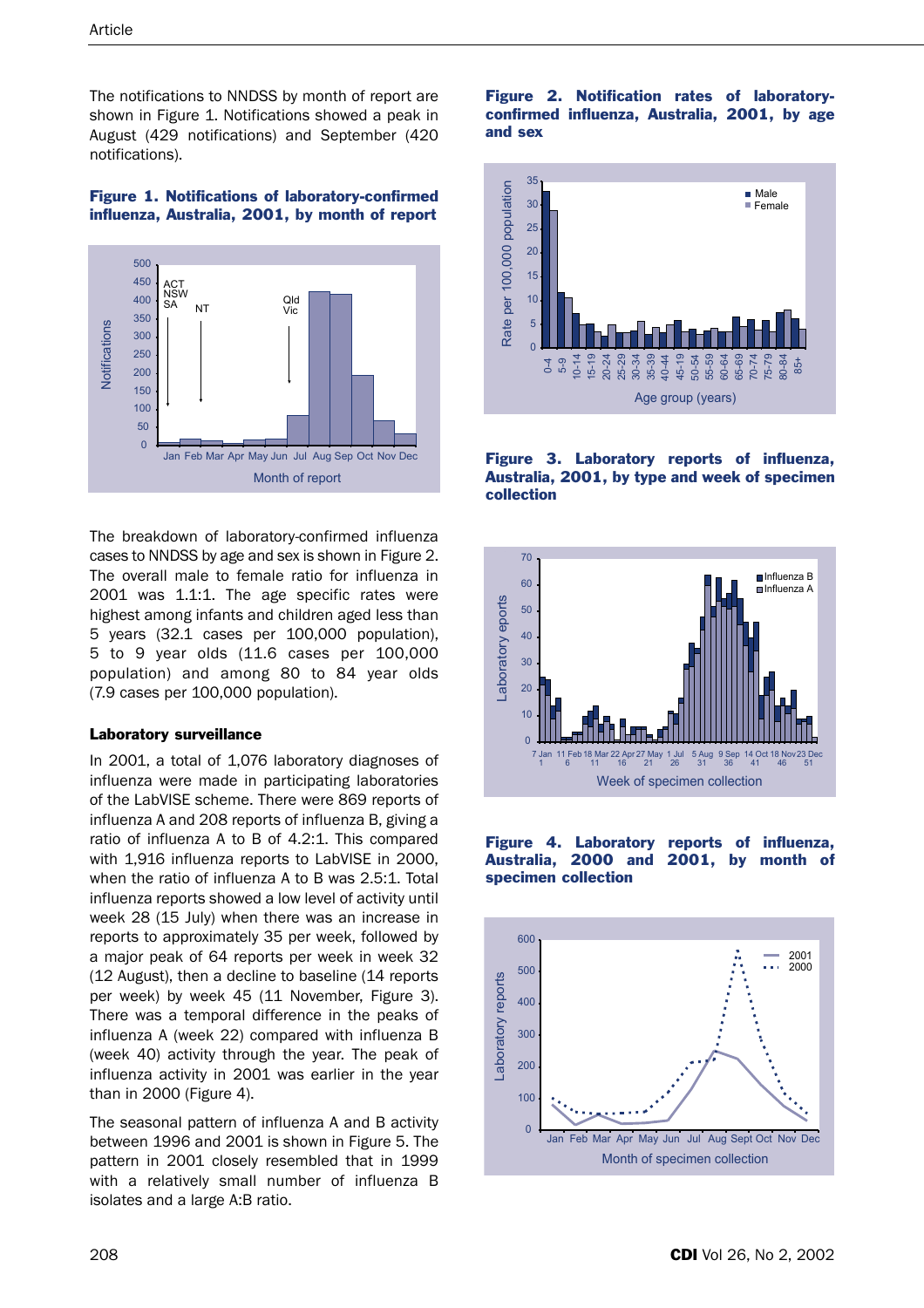#### Figure 5. Laboratory reports of influenza, Australia, 1996 to 2001 by type and month of specimen collection



#### WHO Collaborating Centre for Reference and Research on Influenza

The Centre received 615 viable influenza isolates that could be analysed antigenically, approximately half the number received in 2000. Of these isolates 441 (71.7%) were influenza A(H1N1) subtype, 103 (16.7%) were A(H3N2), and 71 (11.5%) were influenza B. The variable region of the haemagglutinin antigen was sequenced in 83 (13%) isolates and the neuraminidase antigen was sequenced in 32 (5%) of the isolates. All of the A(H1N1) viruses were A/New Caledonia/20/99-like strains. Genetic analysis of these showed only minor changes from the reference strain. Viruses of the second A(H1N1) lineage (i.e. A/Bayern/7/97 like strains) were not seen among the Australian

isolates or in isolates received from the Asia-Pacific region.The A(H3N2) isolates were antigenically similar to the reference strain A/Moscow/10/99 and the vaccine strain A/Panama/2007/99. However, as is usually observed for this subtype, there was some antigenic and genetic heterogeneity (Figure 6). There was no evidence of emergence of a representative new antigenic variant and antibodies induced in vaccine recipients by the current A/Panama vaccine strain were of similar titre and frequency to viruses isolated throughout the year as to those against the vaccine virus. The neuraminidase antigen showed some evidence of genetic but not antigenic drift.

The Australian influenza B isolates were mainly B/Sichuan/379/99-like strains however, approximately 10 per cent of isolates were more closely related to older influenza B strains such as B/Harbin/7/94 which circulated previously (Figure 7). Antisera prepared against B/Sichuan/379/99-like strains, and post-vaccination sera from people receiving B/Sichuan-like vaccine, reacted strongly with these B/Harbin-like viruses. None of the Australian influenza viruses belonged to the more distinct influenza B lineage (often referred to as the B/Victoria/2/87 lineage), which has persisted in Asia and has been seen in some other regions recently.

Based on antigenic and genetic analysis, and postvaccination human serology of the Australian 2001 vaccine represented a good match for the circulating viruses.



Figure 6. Evolutionary relationships between influenza H3 haemagglutinins (HA1 region)

**CDI** Vol 26, No 2, 2002 **209**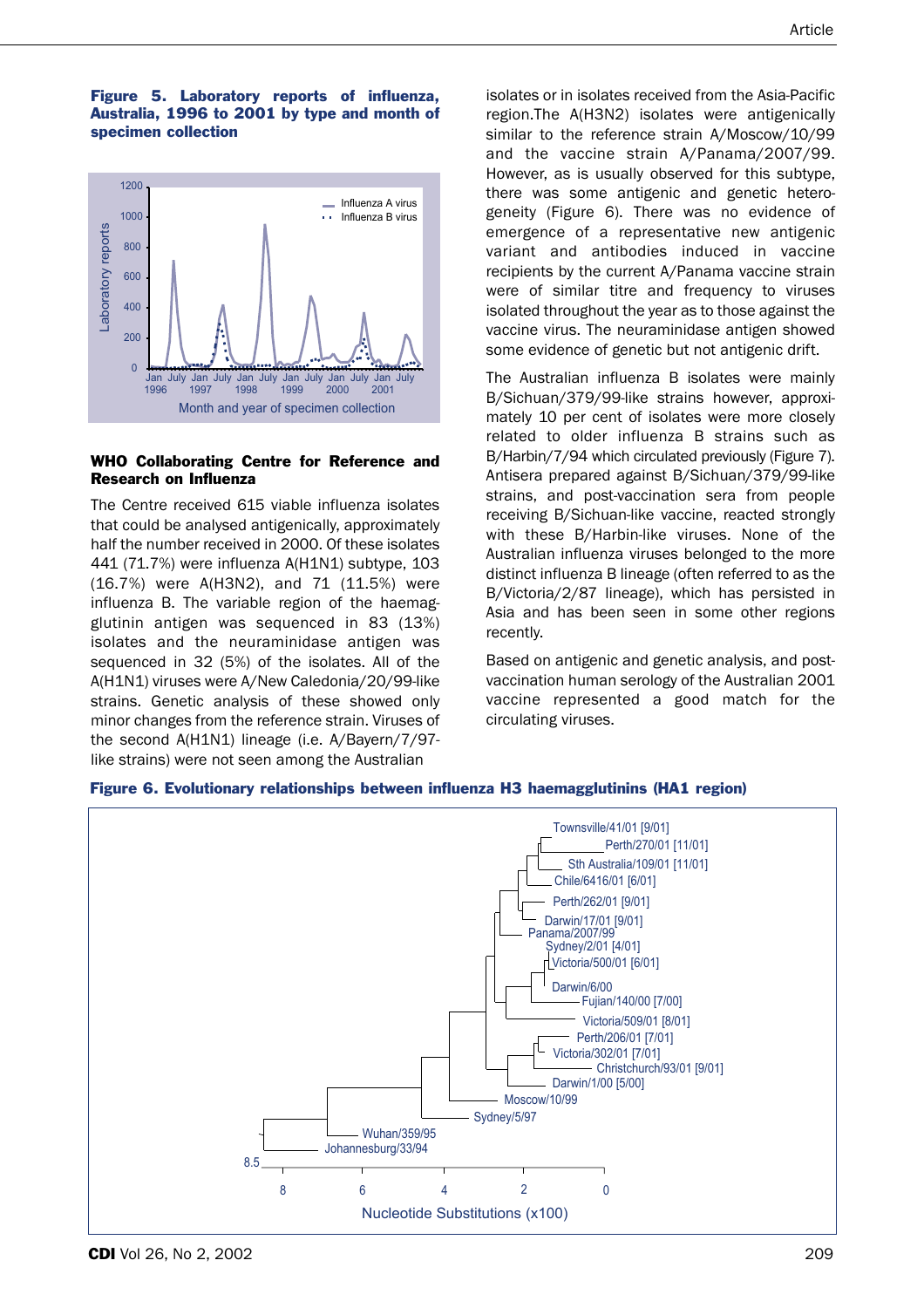

#### Figure 7. Evolutionary relationships between influenza B haemagglutinins (HA1 region)

#### Sentinel general practice surveillance

Reports of influenza-like illness to ASPREN practice sites showed a peak in week 30 (29 July, Figure 8) when reports reached a rate of 15.6 cases per 1,000 consultations. This peak in activity was lower and earlier in the year than the peak reporting in 2000 (24.3 cases per 1,000 consultations in week 36, 9 September).

#### Figure 8. ASPREN consultation rates for influenza-like illness, Australia, 2000 and 2001, by week of report



The Northern Territory Tropical Influenza Surveillance Scheme data showed two peaks of influenza activity in week 12 (25 March, 17.6 cases per 1,000 consultations) and weeks 34 and 35 (26 August to 2 September; 38.6 cases per 1,000 consultations). The influenza activity in the latter part of 2001 was greatly increased compared with 2000 (Figure 9).



#### Figure 9. Consultation rates for influenza-like illness, Northern Territory, 2000 and 2001, by week of report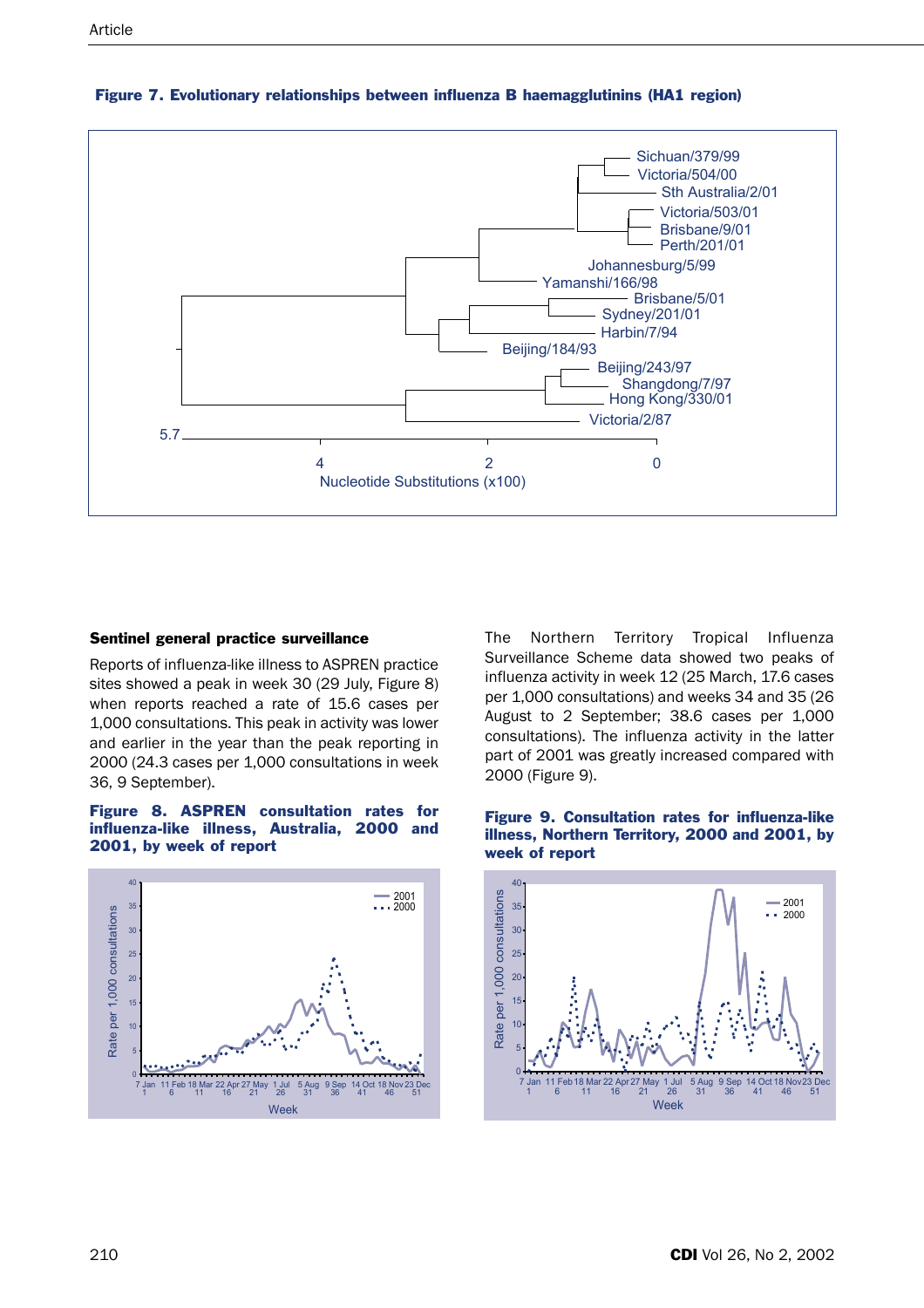In New South Wales, influenza-like illness reports peaked in week 29 (22 July) at 32.5 cases per 1,000 consultations (Figure 10). In contrast with reports in 2000, the peak activity of influenza in New South Wales was earlier and lower – the peak in 2000 was in week 37 (16 September) at 37 cases per 1,000 consultations.

#### Figure 10. Consultation rates for influenza-like illness, New South Wales, 2000 and 2001, by week of report



In Victoria, the reporting rate of influenza-like illness peaked at 9.7 cases per 1,000 consultations in the fortnight ending 26 August (Figure 11). The rate was higher in Victoria in 2001 and occurred earlier in the year than in 2000 (peak reporting in early September at 8 cases per 1,000 consultations).

#### Figure 11. Consultation rates for influenza-like illness, Victoria, 2000 and 2001, by fortnight of report



In Western Australia, the peak of reporting of influenza-like illness occurred in week 30 (29 July) at 9.3 cases per practice (Figure 12).

#### Figure 12. Consultation rate for influenza-like illness and laboratory reports of influenza, Western Australia, 2001, by week of report



A comparison of the NNDSS, ASPREN and LabVISE reports is shown in Figure 13. The peak in reports of influenza-like illness to ASPREN in week 30 preceded the peak of laboratory reports of influenza to LabVISE in week 32, which preceded the peak of notifications to NNDSS (week 34).

Figure 13. Laboratory reports to LabVISE, notifications to NNDSS and consultation rates in ASPREN of influenza, Australia, 2001, by week of report



#### Absenteeism surveillance

There was little evidence of any association between absenteeism and the peak in influenza activity in the data supplied by Australia Post. Data were only available up to week 37. Absenteeism was highest at 1.11 per cent in week 36 (Figure 14).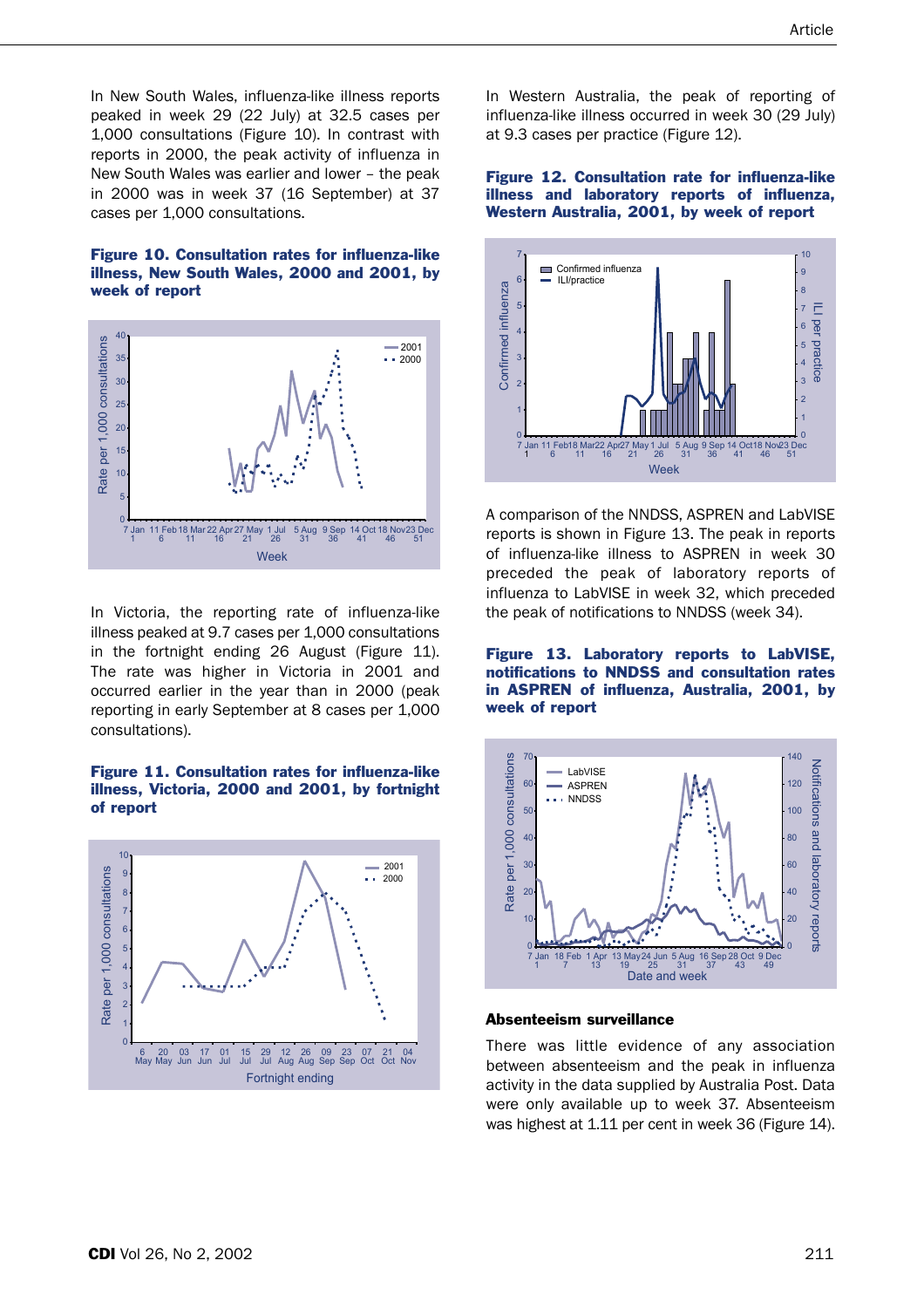Figure 14. Rates of absenteeism and consultation rates for influenza-like illness, Australia, 2001, by week of report



## Hospitalisation due to influenza

There were no data on hospitalisations or deaths due to influenza for 2001 available at the time of writing this report.

# *Discussion*

In 2001, influenza activity in Australia was at low to moderate levels as assessed by all surveillance systems compared with activity in 2000. While influenza activity was moderate in temperate regions of Australia, a large outbreak was reported from the Northern Territory late in 2001. Two areas of the Northern Territory were affected — urban Alice Springs and an island off the north coast. While both areas reported a mixture of influenza types, influenza B was more common in Alice Springs and influenza A was more common on the island (Peter Markey, CDC Darwin, personal communication).

Overall, the influenza viral strains circulating in Australia in 2001 were similar to those seen in the previous season and were well matched to the strains in the 2001 vaccine. The proportion of influenza A H1N1 among circulating strains in Australia further increased in 2001, continuing a trend seen elsewhere in the world since 2000. The emergent A(H1N1) strains were A/New Caledonia/20/99-like. Influenza epidemics which are predominantly A(H1N1) have been shown to cause a lower rate of hospitalisation than epidemics which are predominantly  $A(H3N2)$ .<sup>5</sup> The number of viral isolates analysed in 2001 were half that analysed in 2000. A larger, more representative sample of influenza isolates should be analysed so that surveillance of circulating strains includes infrequent variant strains.

The 2001 to 2002 Northern Hemisphere influenza season was late to commence and severity has been generally moderate. Reporting from the United States of America up to mid-January 2002 showed low influenza activity nationwide, although influenza activity normally peaks in February.<sup>6</sup> In contrast with the 2001 Australian influenza season, the majority of the circulating viruses in the Northern Hemisphere were H3N2 and were well matched by the vaccine strain.

Two variant influenza strains were noted in the Northern Hemisphere 2001 to 2002 influenza season.

Firstly, the emergence of some influenza B/Hong Kong/330/2001-like strains (B/Victoria/2/87 lineage) occurred in Europe. Viruses of this lineage are antigenically distinct from B/Sichuan/379/99 and during the past decade had circulated only in Asia. The current B/Sichuan/379/99-like vaccines induce antibodies that react poorly with the B/Hong Kong/330/2001-like strains. Secondly, a substantial number of genetic reassortant A(H1N2) viruses carrying an A/New Caledonia/20/99-like haemagglutinin and an A/Panama/2007/99-like neuraminidase were identified. Although A(H1N1) and A(H3N2) viruses have co-circulated in the human population since 1977, and genetic reassortment of influenza viruses occurs rather readily during mixed infections, viruses carrying mixed surface antigens from the two subtypes have been rather rare. Current vaccines and diagnostic reagents remain appropriate for the reassortant viruses.

Australian national influenza surveillance continues to rely on a number of different sources of data from independently operating schemes with distinct case definitions and surveillance practices. This complicates the analysis of national influenza activity and trends, as the data from different schemes are not always comparable. A survey of the detection of influenza-like illness in sentinel practice schemes in Australia has been recently published. $^7$  This study based on a telephone survey in August 2001, found major differences in the definitions of ILI used by different sentinel schemes (Table 1) and variable access to, or use of laboratory testing. These differences confound attempts to compare influenza activity as measured by ILI rates in different parts of Australia. There is a need to standardise clinical definitions of ILI and to measure the sensitivity and specificity of ILI definitions relative to the diagnosis of influenza by laboratory techniques.